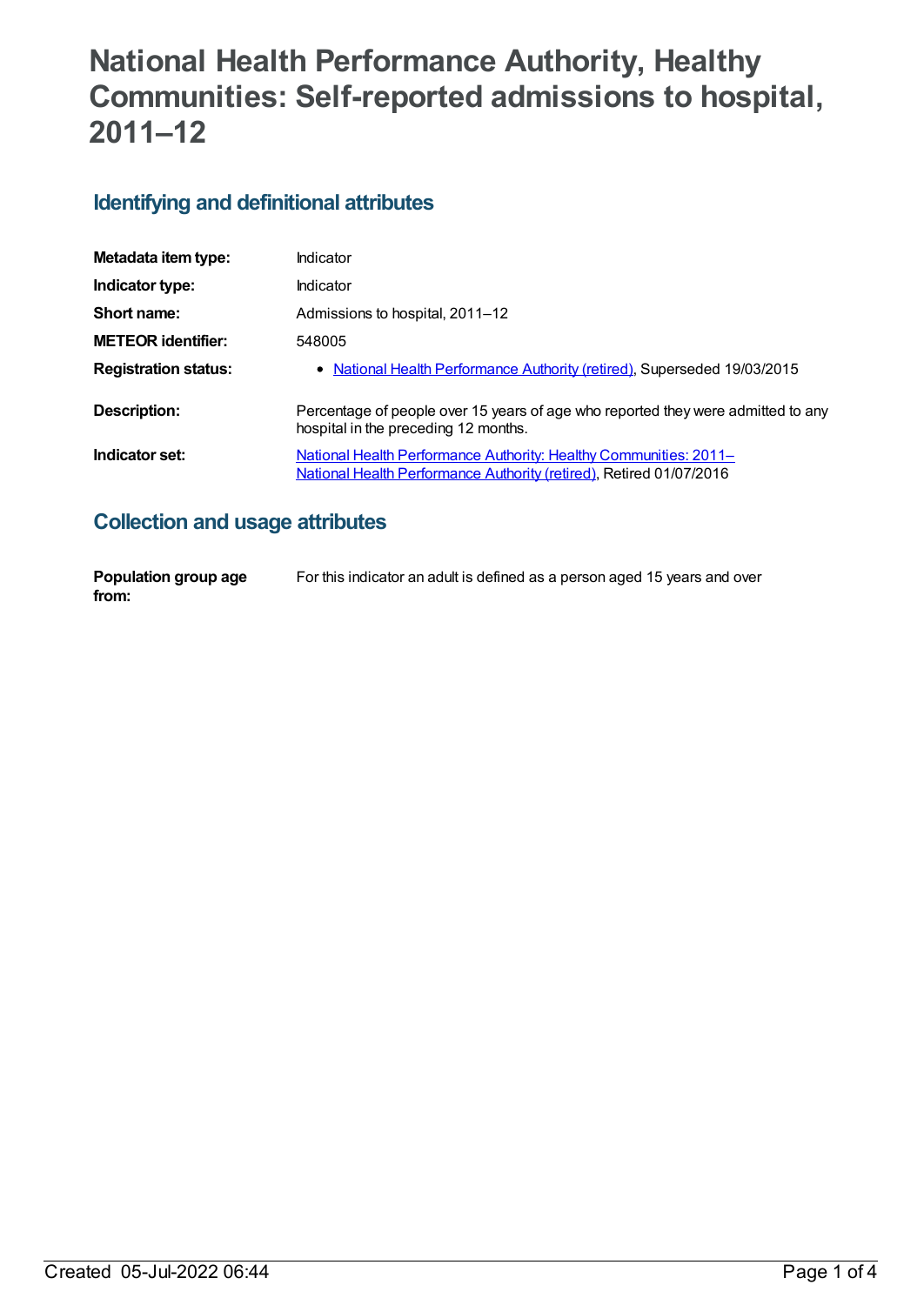| <b>Computation description:</b> | Participants in the Australian Bureau of Statistics (ABS) Patient Experience Survey<br>2011-12 who reported that they went to any hospital emergency department for<br>their own health in the preceding 12 months                                                                                                                                                                                                                                                                                                                                                                                                                 |
|---------------------------------|------------------------------------------------------------------------------------------------------------------------------------------------------------------------------------------------------------------------------------------------------------------------------------------------------------------------------------------------------------------------------------------------------------------------------------------------------------------------------------------------------------------------------------------------------------------------------------------------------------------------------------|
|                                 | The numerator refers to the number of adults who were admitted to any hospital<br>emergency department for their own health in preceding the 12 months.                                                                                                                                                                                                                                                                                                                                                                                                                                                                            |
|                                 | The numerator was calculated as the sum of calibrated sample weights for persons<br>aged 15 years and over who responded that they went to any hospital emergency<br>department for their own health in the preceding 12 months and who were<br>enumerated within the particular Medicare local catchment.                                                                                                                                                                                                                                                                                                                         |
|                                 | Population is limited to persons aged 15 years and over.                                                                                                                                                                                                                                                                                                                                                                                                                                                                                                                                                                           |
|                                 | The denominator was calculated as the sum of calibrated sample weights for<br>persons aged 15 years and over who were enumerated within the Medicare Local<br>catchment.                                                                                                                                                                                                                                                                                                                                                                                                                                                           |
|                                 | Person level survey weights were calibrated to independent estimates of the<br>population of interest, referred to as 'benchmarks'. Weights calibrated against<br>population benchmarks ensure that the survey estimates conform to independently<br>estimated distributions of the population, rather than to the distribution within the<br>sample itself. These benchmarks account for the distribution of people across state<br>and territory, age group, and sex categories. Note: These benchmarks have not<br>been calibrated for Medicare Local geography.                                                                |
|                                 | Analysis by remoteness and Socio-Economic Indexes for Areas (SEIFA) Index of<br>Relative Socio-Economic Disadvantage (IRSD) is based on usual residence of the<br>person.                                                                                                                                                                                                                                                                                                                                                                                                                                                          |
|                                 | The measure is presented as a percentage.                                                                                                                                                                                                                                                                                                                                                                                                                                                                                                                                                                                          |
|                                 | 95% confidence intervals and relative standard errors are calculated for rates.                                                                                                                                                                                                                                                                                                                                                                                                                                                                                                                                                    |
|                                 | All point estimated percentages had a confidence interval width less than 20<br>percentage points. Point estimate percentages between 5% and 15% or between<br>85% and 95 are only included if their confidence interval width was less than 15<br>percentage points. Point estimate percentages that were less than or equal to 5%<br>or greater than or equal to 95% were included if the confidence interval width was<br>less than 10 percentage points. Some Medicare Local catchments (having a small<br>point estimate percentage) were included where the confidence interval width was<br>less than 10 percentage points. |
| <b>Computation:</b>             | 100 × (Numerator ÷ Denominator)                                                                                                                                                                                                                                                                                                                                                                                                                                                                                                                                                                                                    |
| <b>Numerator:</b>               | Number of people over 15 years of age who reported were admitted to any hospital<br>in the preceding 12 months.                                                                                                                                                                                                                                                                                                                                                                                                                                                                                                                    |
| <b>Numerator data elements:</b> | Data Element / Data Set-                                                                                                                                                                                                                                                                                                                                                                                                                                                                                                                                                                                                           |
|                                 | Person-self-reported hospital admission, yes/no code N                                                                                                                                                                                                                                                                                                                                                                                                                                                                                                                                                                             |
|                                 | Data Source                                                                                                                                                                                                                                                                                                                                                                                                                                                                                                                                                                                                                        |
|                                 | <b>ABS Patient Experience Survey (PEx)</b>                                                                                                                                                                                                                                                                                                                                                                                                                                                                                                                                                                                         |
|                                 | Guide for use                                                                                                                                                                                                                                                                                                                                                                                                                                                                                                                                                                                                                      |
|                                 | Data source type: Survey                                                                                                                                                                                                                                                                                                                                                                                                                                                                                                                                                                                                           |
| Denominator:                    | Total number of adults aged 15 years and over who were enumerated within the<br>Medicare Local catchment                                                                                                                                                                                                                                                                                                                                                                                                                                                                                                                           |
| Denominator data                | <b>Data Element / Data Set-</b>                                                                                                                                                                                                                                                                                                                                                                                                                                                                                                                                                                                                    |
| elements:                       | Person-age, total years N[NN]                                                                                                                                                                                                                                                                                                                                                                                                                                                                                                                                                                                                      |
|                                 | Data Source                                                                                                                                                                                                                                                                                                                                                                                                                                                                                                                                                                                                                        |
|                                 | <b>ABS Patient Experience Survey (PEx)</b>                                                                                                                                                                                                                                                                                                                                                                                                                                                                                                                                                                                         |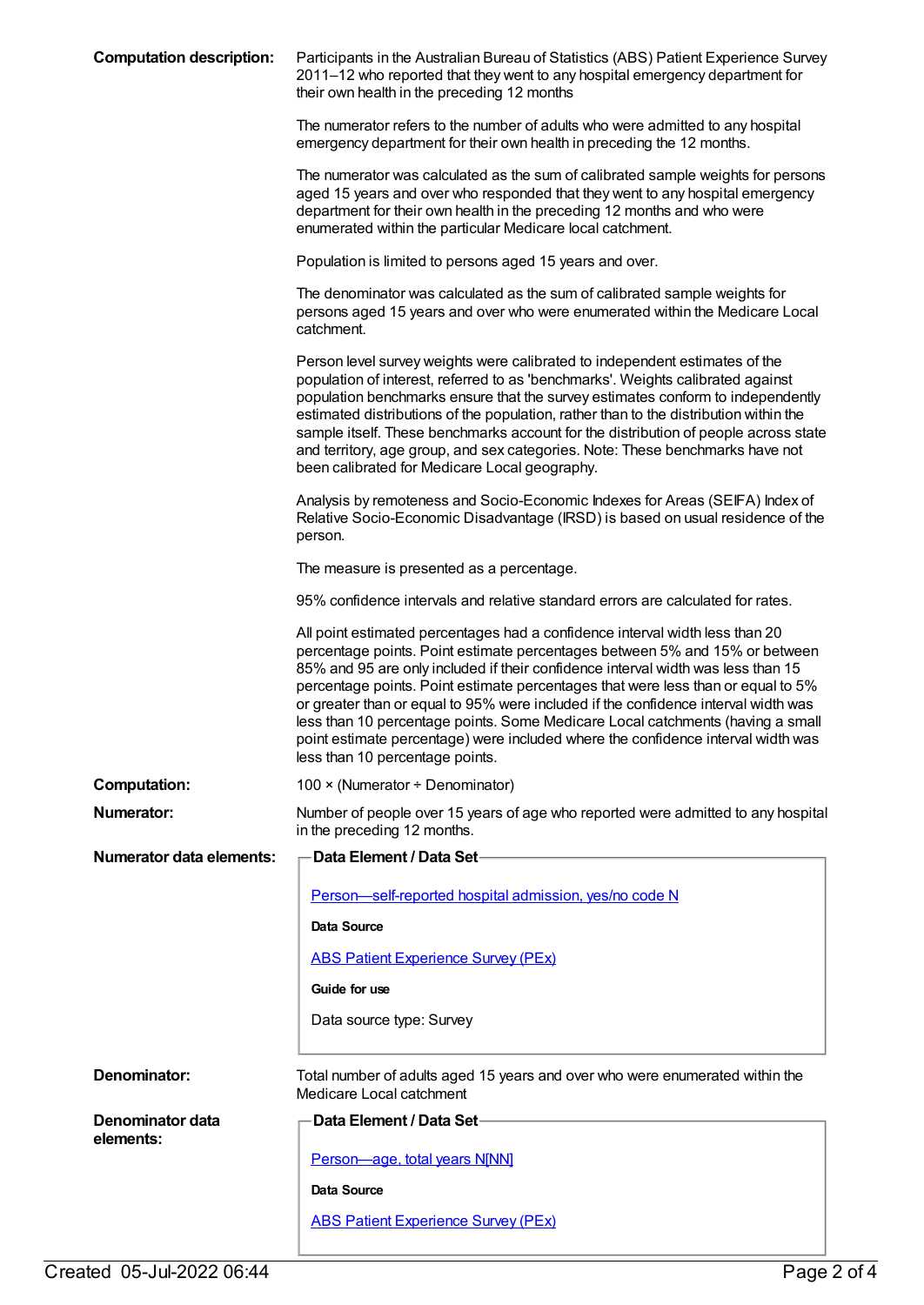**Disaggregation data elements:**

**Disaggregation:** By Medicare Local catchments and Medicare Local peer groups.

Administrative health [region—Medicare](https://meteor.aihw.gov.au/content/513288) Local identifier, code AANNN

**Data Element / Data Set**

**Data Element / Data Set**

Administrative health [region—Medicare](https://meteor.aihw.gov.au/content/550733) Local peer group, code N

#### **Representational attributes**

| <b>Representation class:</b> | Percentage |
|------------------------------|------------|
| Data type:                   | Real       |
| Unit of measure:             | Person     |
| Format:                      | N[NN].N    |

### **Indicator conceptual framework**

| <b>Framework and</b> | <b>PAF-Responsiveness</b> |
|----------------------|---------------------------|
| dimensions:          |                           |

#### **Data source attributes**

| Data sources: | Data Source                                |
|---------------|--------------------------------------------|
|               | <b>ABS Patient Experience Survey (PEx)</b> |
|               | Frequency                                  |
|               | Annual                                     |
|               | Data custodian                             |
|               | <b>Australian Bureau of Statistics</b>     |

#### **Accountability attributes**

| <b>Reporting requirements:</b>                         | National Health Performance Authority - Performance and Accountability<br>Framework |
|--------------------------------------------------------|-------------------------------------------------------------------------------------|
| <b>Organisation responsible</b><br>for providing data: | Australian Bureau of Statistics                                                     |
| <b>Accountability:</b>                                 | National Health Performance Authority                                               |

## **Source and reference attributes**

| <b>Submitting organisation:</b> | National Health Performance Authority |
|---------------------------------|---------------------------------------|
| Origin:                         | <b>Healthy Communities</b>            |